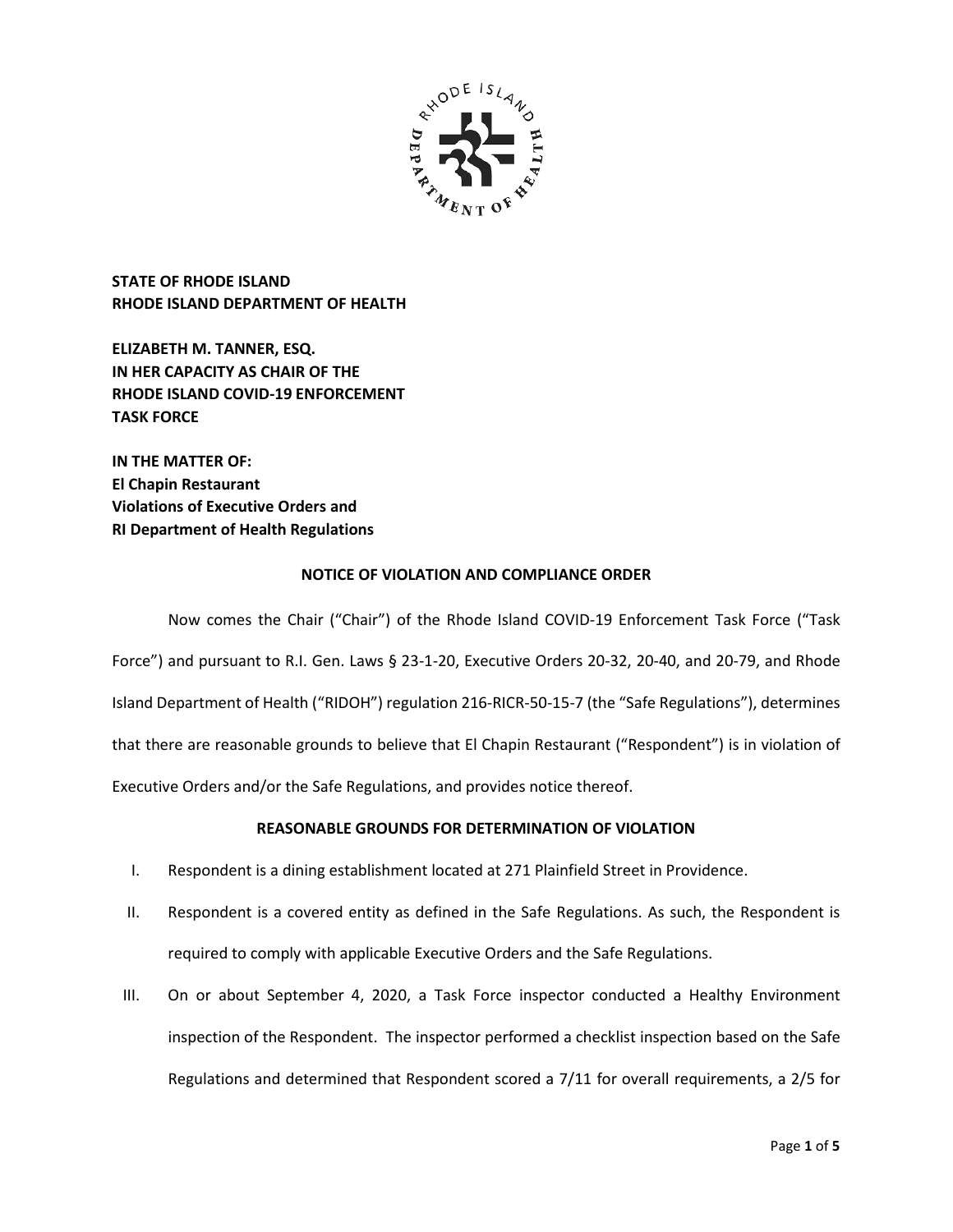dining requirements, a 7/7 for bar requirements. After the inspection, the inspector provided information and resources to the Respondent to help it achieve full compliance. This included a recommendation to the Respondent on how to access www.ReopeningRI.com and the relevant websites for the Executive Orders, rules, regulations, and guidance. The Respondent was also advised that an inspector would conduct a reinspection in the near future.

- IV. On or about October 4, 2020, a different Task Force inspector conducted a reinspection of the Respondent. The inspector performed a checklist inspection based on the Safe Regulations and determined that the Respondent again scored a 7/12 for overall requirements, a 3/5 for dining requirements, and a 4/7 for bar requirements
- V. Therefore, as a result of the Respondent's failure to comply with applicable Executive Orders and the Safe Regulations, and in the absence of any other information to rebut the allegations above, RIDOH has drawn the conclusion that the above allegations are true, and the Respondent is not in compliance with applicable Executive Orders and/or the Safe Regulations.

### **ALLEGED VIOLATIONS**

The following alleged violations stem from the October 4, 2020 reinspection.

- I. Respondent is in violation of Section 7.4.1(A)(3) of the Safe Regulations, which requires all individuals in an establishment to wear cloth face coverings unless physical distancing or an exception applies and requires establishments to deny entry to any employee, who is not otherwise exempt from the requirement or who refuses to wear a cloth face covering when required. The inspector observed seven (7) employees in the store, one of which was not wearing a cloth face covering. The employee did not claim an exception, nor was the employee able to continuously maintain physical distancing.
- II. Respondent is in violation of Section  $7.4.1(A)(1)(a)$  of the Safe Regulations, which requires establishments to ensure compliance with a plan that includes procedures relative to, among other things, physical distancing at all times, to the extent feasible, and additional measures to be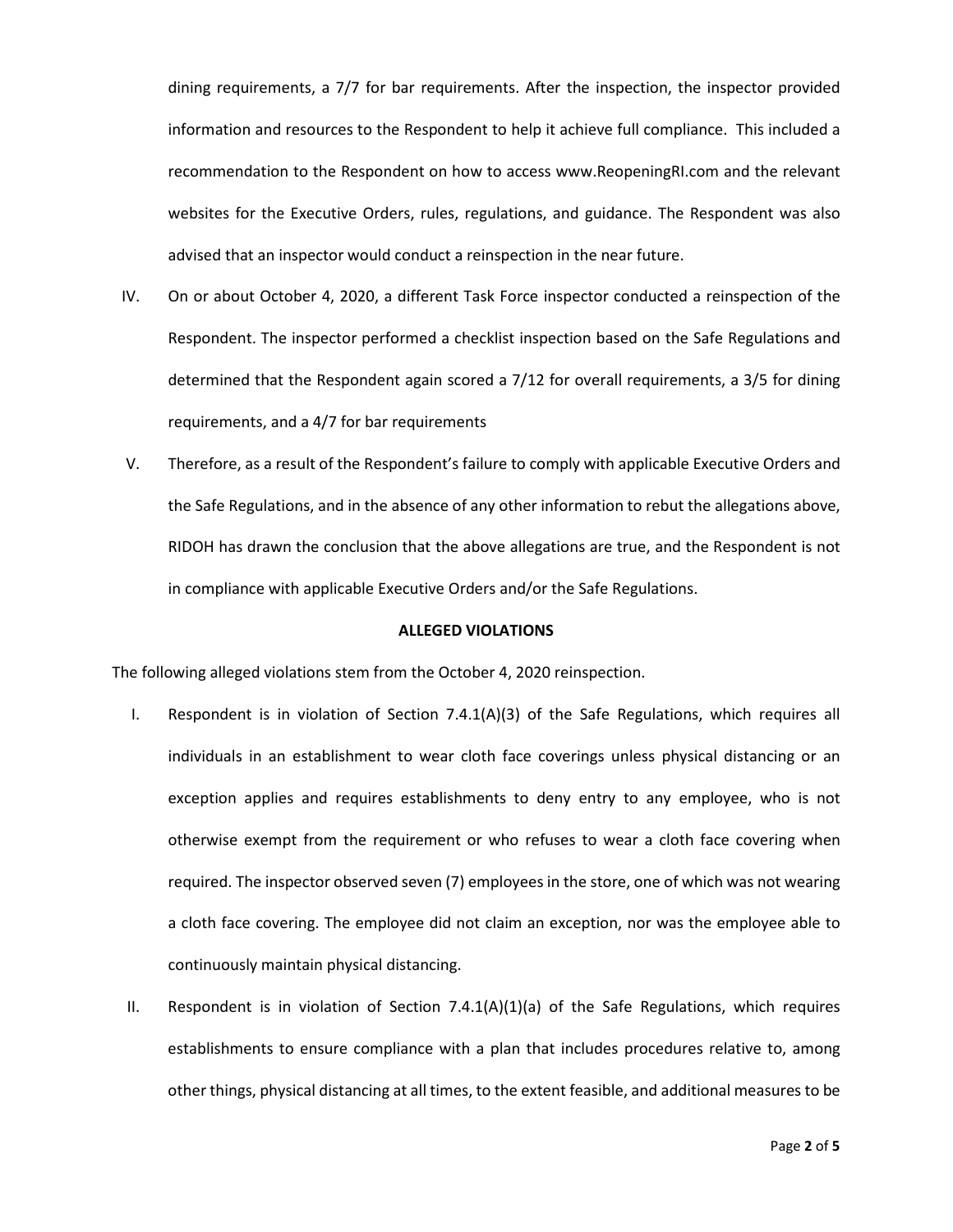taken in high traffic, communal, or other areas where physical distancing is not feasible. The inspector observed that there were no measures in place to ensure that physical distancing was maintained.

- III. Respondent is in violation of Sections 7.4.1(A)(6) & (7) of the Safe Regulations, which require each covered entity to ensure the performance of environmental cleaning of its establishments once per day and to maintain records documenting such environmental cleaning. Upon request, the Respondent could not produce the required records.
- IV. Respondent is in violation of Section 7.4.1(A)(8) of the Safe Regulations, which requires all covered entities to maintain an employee work log that identifies the full name, phone number, and the date and time of all shifts worked by each employee. This work log must be maintained for at least thirty (30) days. Upon request, Respondent could not produce an employee work log.
- V. Respondent is in violation of Section 7.4.2(A)(1)(a) of the Safe Regulations, which requires that tables be separated by at least eight (8) feet from table edge to table edge or to allow six (6) feet spacing between seated customers at different tables unless separated by a physical, non-porous barrier of an appropriate height. The inspector observed that numerous tables were not separated by a barrier of any kind and were neither spaced at least eight (8) feet from table edge to table edge nor allowed six (6) feet of spacing between seated customers at different tables.
- VI. Respondent is in violation of Section 7.4.2(A)(1)(a) of the Safe Regulations, which requires that information be collected from all visitors and other entrants who have interacted with others present on site for a period of 15-minutes or more solely for the purposes of contact tracing. Upon request, the Respondent could not produce the required records.
- VII. Respondent is in violation of Section 7.4.2(A)(5) of the Safe Regulations, which requires that all parties seated at a bar be separated by at least six (6) feet, unless separated by a physical, nonporous barrier of an appropriate height. The inspector observed several parties of patrons seated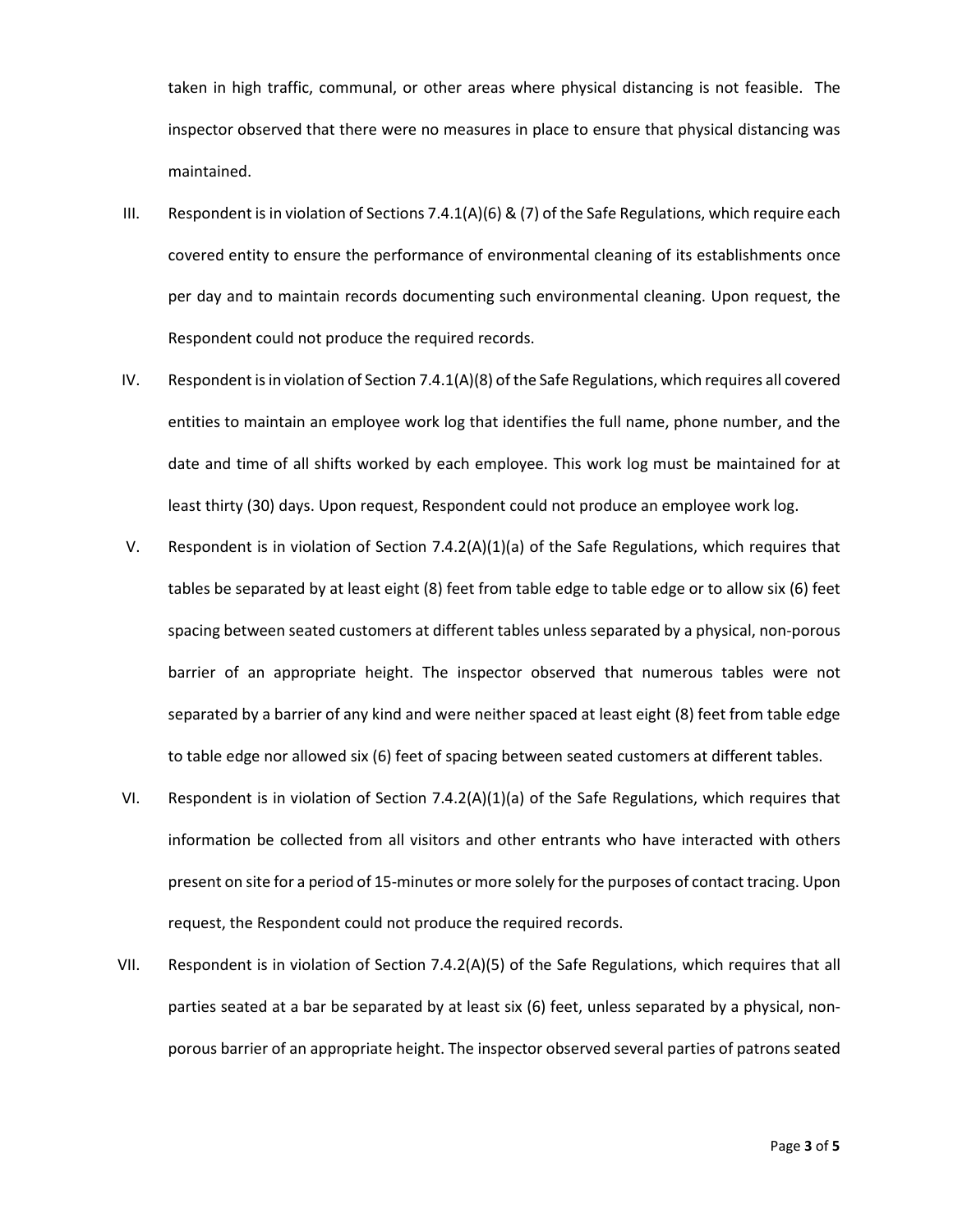at the bar who were not separated by at least six (6) feet, nor was there a physical, non-porous barrier separating the parties.

VIII. Respondent is in violation of Section 7.4.1.(A)(12) of the Safe Regulations, which prohibits congregating and/or mingling in an establishment or areas under the establishment's control. The inspector observed numerous patrons in the bar area who were not seated and who were impermissibly congregating/mingling.

## **ORDER**

It is hereby ORDERED, that on or before the tenth (10<sup>th</sup>) day from service of this Notice of Violation and Compliance Order, Respondent shall remedy the above cited violations and come into full compliance with applicable Executive Orders and Regulations, by fulfilling the conditions as set forth below:

- I. Respondent shall require all employees in its establishment to wear cloth face coverings unless physical distancing can be continuously maintained, or an exception applies. In accordance with Section 7.4.1(3)(a) of the Safe Regulations, Respondent shall deny access to its establishment to any employee who refuses to wear a cloth face covering when required by the Safe Regulations unless an exception applies.
- II. Respondent shall develop, maintain, and ensure compliance with a written plan for the safe operation of the establishment.
- III. Respondent shall ensure the performance of environmental cleaning of its establishment once per day and maintain records documenting such environmental cleaning.
- IV. Respondent shall maintain an employee work log that identifies the full name, phone number, and the date and time of all shifts worked by each employee. This work log must be maintained for at least thirty (30) days.
- V. Respondent shall ensure that tables are situated to allow separation of at least eight (8) feet from table edge to table edge or to allow six (6) feet spacing between seated customers at different tables unless separated by a physical, non-porous barrier of an appropriate height.